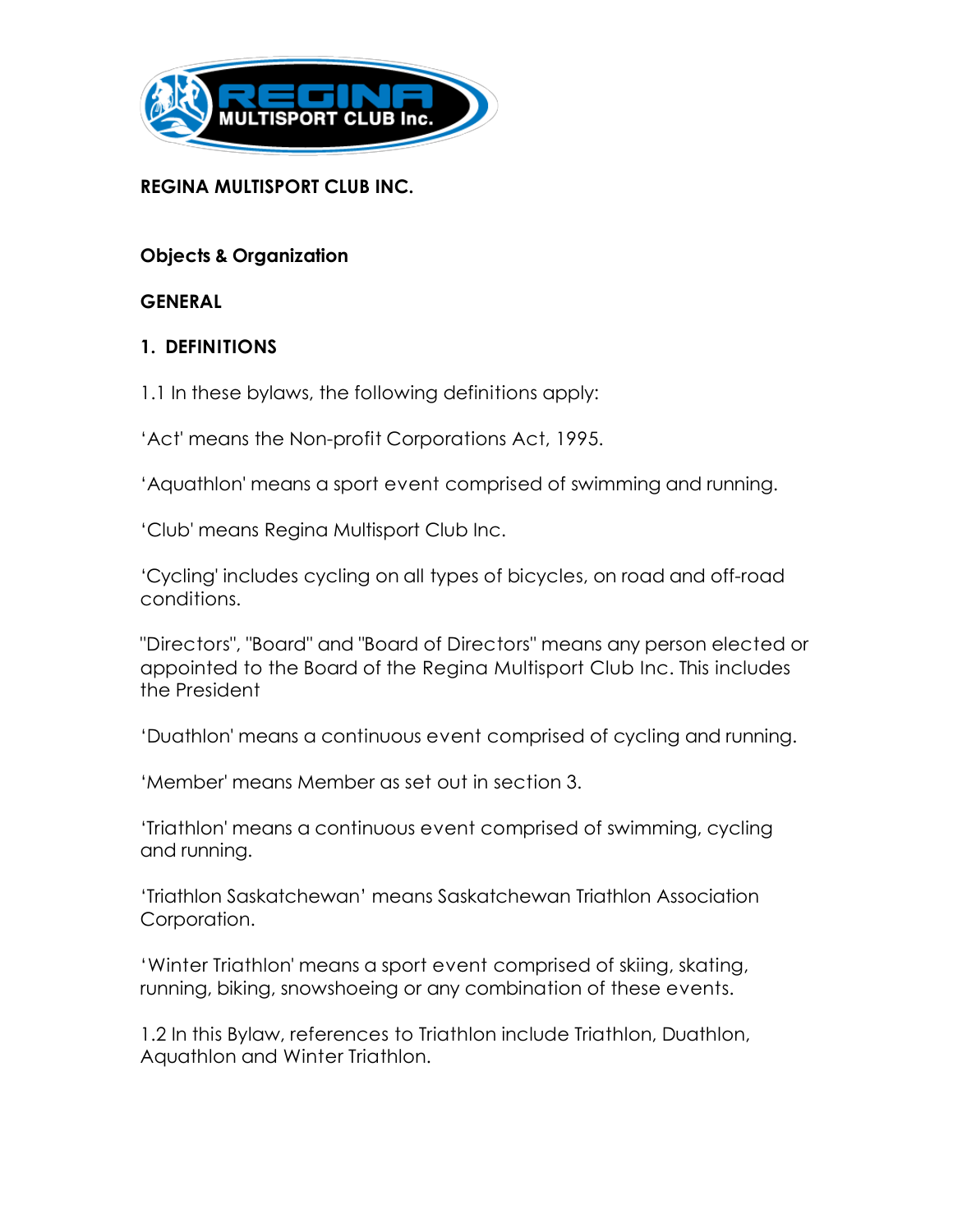

# **2. OBJECTS** [Letters Patent]

2.1 The objects of the Club are:

(a) To increase the general awareness of triathlon and/or multisport in Regina and surrounding community, and to improve the understanding of the sport among the public and the media.

(b) To promote good sportsmanship and to encourage safe participation in multisport events by participants of all abilities.

(c) To promote race standards in keeping with the requirements of Triathlon Saskatchewan and Triathlon Canada.

(d) To establish and maintain links with triathlon organizations, in particular Triathlon Canada and Triathlon Saskatchewan.

(e) To encourage and promote accurate record-keeping standards in keeping with those maintained by Triathlon Canada and Triathlon Saskatchewan.

(f) To raise, maintain and expend adequate funds to ensure the ongoing fulfillment of the Club's Purpose.

(g) To facilitate multisport competition in the Regina area with a view to promoting good, safe events abiding to Triathlon Saskatchewan and Triathlon Canada standards.

(h) To promote good corporate citizenship by, from time to time, donating excess funds, or in-kind gifts to registered charities as determined by the elected Directors of the Club.

#### **3. MEMBERSHIP**

3.1 Membership in the Club shall be limited to the following classes:

(a) **Adult** - Any person who is twenty (20) years of age or older may apply to the Board for an adult membership in the Club. Upon acceptance, an adult member shall be entitled to all privilegesof membership.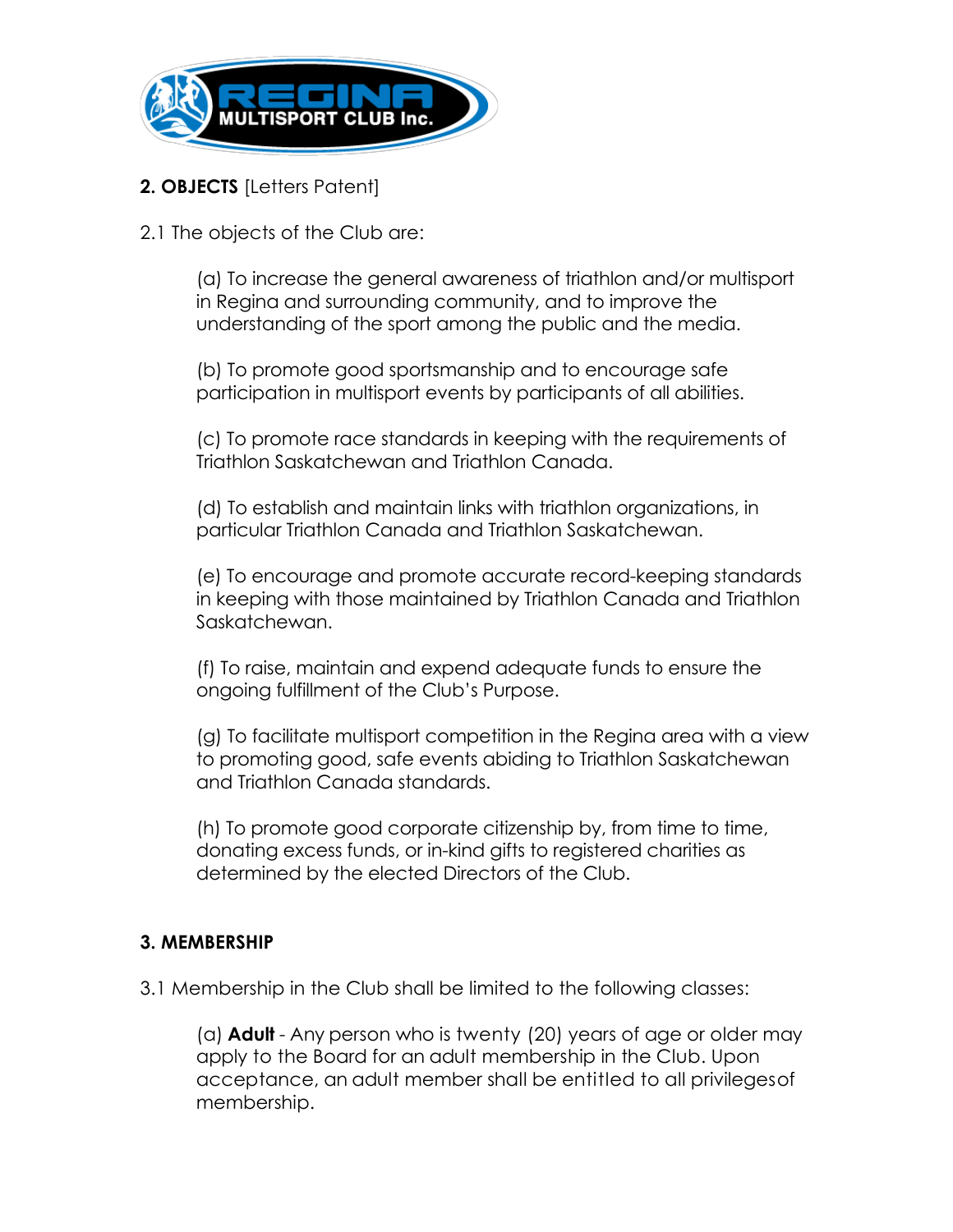

(b) **Junior** - Any person who is fifteen (15) to nineteen (19) years of age or younger may apply to the Board for junior membership in the Club. Upon acceptance as a junior member, the member is entitled to all privilegesof membership except the right to vote at meetings of members or to be a Director. Junior members aged eighteen (18) and nineteen (19) will be entitled to all privileges of membership including the right to vote at meetings of members or to be a Director.

(c) **Child** – Any person who is under fifteen (15) years of age may apply to the Board for Child membership in the Association. Upon acceptance as a child member, the member is entitled to all privileges of membership except the right to vote at meetings of members or to be a Director.

# **4. SUSPENSION OF MEMBERS**

4.1 If a Member engages in conduct injurious to the Club or detrimental to the sport of triathlon, the Board may suspend, for a specified period of time not to exceed two (2) years, the Member's power to exercise its rights and privileges as a Member.

#### **5. HEAD OFFICE**

5.1 The Head Office of the Regina Multisport Club Inc. is located in the City of Regina, Province of Saskatchewan. The location may be changed in accordance with the *Non-Profit Corporations Act*.

#### **6. PROCEEDINGS AT MEETINGS**

6.1 All meetings of the Club shall be run in accordance with Robert's Rules of Order Newly Revised, 11th ed.

# **7. BOARD OF DIRECTORS**

7.1 The property and business of the Club shall be managed by a Board of ten (10) Directors of whom sixty (60) percent shall constitute a quorum.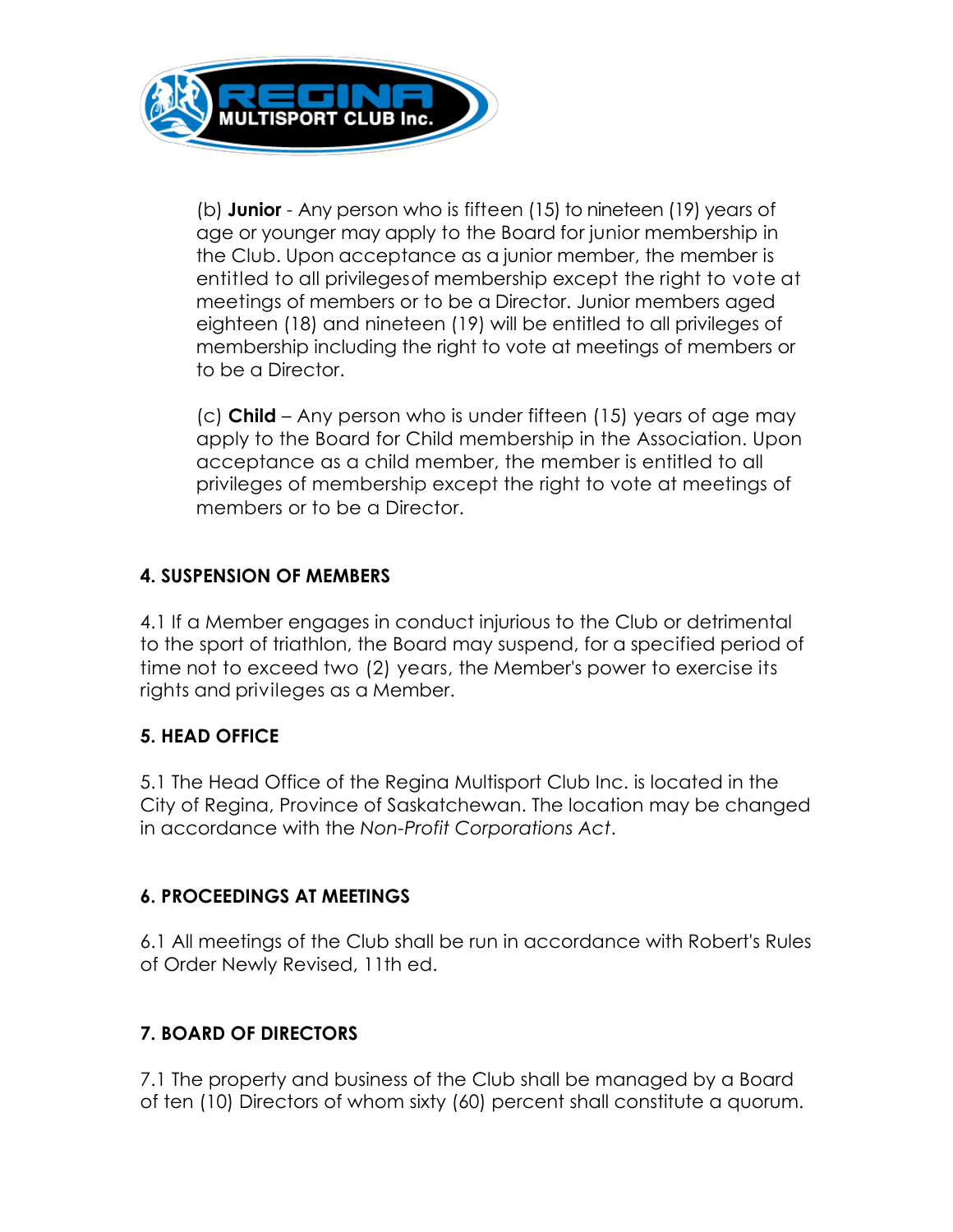

The ten (10) Directors shall consist of four (4) officers; the President, the Vice- President, the Treasurer and the Secretary, and a minimum of two (2) and a maximum of six (6) Directors-at-large. Additionally, the immediate Past-President serves on the Board as an unelected and nonvoting member.

Directors must be members in good standing with the Club, and must be at least eighteen (18) years of age with legal power to enter into a contract. A Director may not be an employee of the Club.

7.2 The following positions shall comprise the Board of Directors of the Club:

(a) Four (4) officers of the Club:

**President Vice-President Treasurer Secretary**

No officer may hold more than one (1) position on the board at any time.

(b) The officers and Directors-at-large shall be elected by the Members at the Annual General Meeting (AGM).

(c) Board members shall be elected for two (2) year terms and may serve a maximum of three (3) terms. A Director who has served three (3) terms wishing to return to the Board may do so after a one-year leave.

(d) Elections for half of the Board positions will be held annually to ensure rotation of elected officers and continuity on the Board.

7.3 Should there not be sufficient candidates to fill all of the Board vacancies at the AGM, the remaining Board vacancies can be filled by appointment by a majority vote of the Board of Directors. Such an appointee shall hold office for the remainder of the term.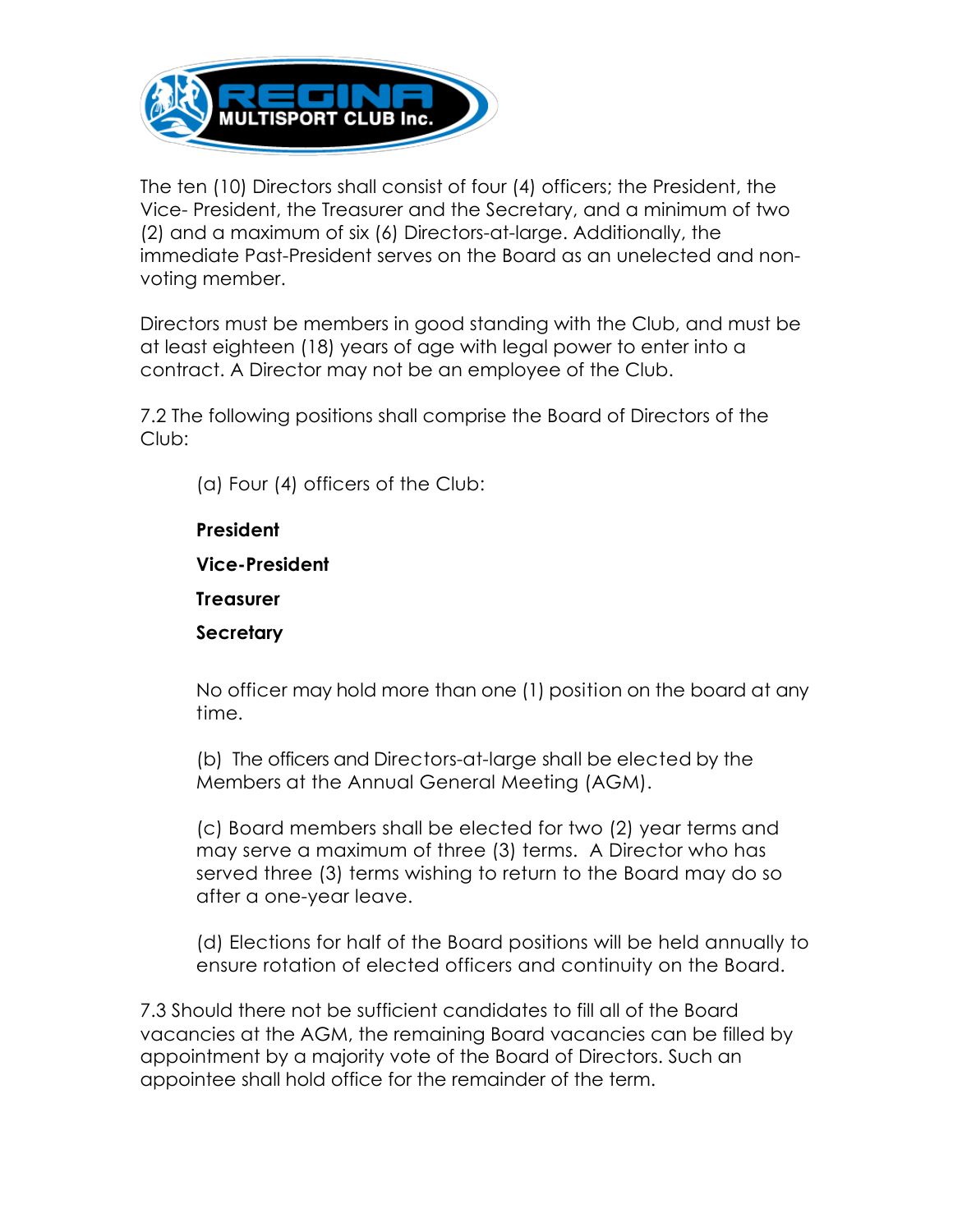

7.4 The office of a Director shall be automatically vacated:

(a) if a Director has resigned his office by delivering a written resignation to the Secretary of the Club;

(b) if the Director is found by a court to be of unsound mind;

(c) if the Director becomes bankrupt or suspends payment with his creditors;

(d) on death;

(e) if at a Board of Directors meeting a resolution is passed by three-quarters (3/4) of the Directors present at the meeting that the Director be removed from office.

7.5 Should a Board member vacancy(s) occur, these vacancies shall be filled by appointment by a majority vote of the Board. Such an appointee shall hold office for the remainder of the term.

# **8. MEETINGS OF BOARD OF DIRECTORS**

8.1 There shall be at least four (4) meetings per year of the Board of Directors. No error or omission in giving notice of any meeting of the Board of Directors or any adjourned meeting of the Board of Directors of the Club shall invalidate such meeting or make void any proceeding of the meeting and any Director may at any time waive notice of any such meeting and may ratify, approve and confirm any or all proceedings taken or had at the meeting.

8.2 At meetings of the Board of Directors, each Director exercises one (1) vote with the exception of the immediate Past President who does not have a vote.

8.3 The Directors shall serve as such without remuneration and no Director shall directly or indirectly receive any profit from the position as such, provided that a Director may be paid reasonable expenses incurred by that Director in the performance of Director's duties.

8.4 If all Directors of the Club or a committee of the Board consent with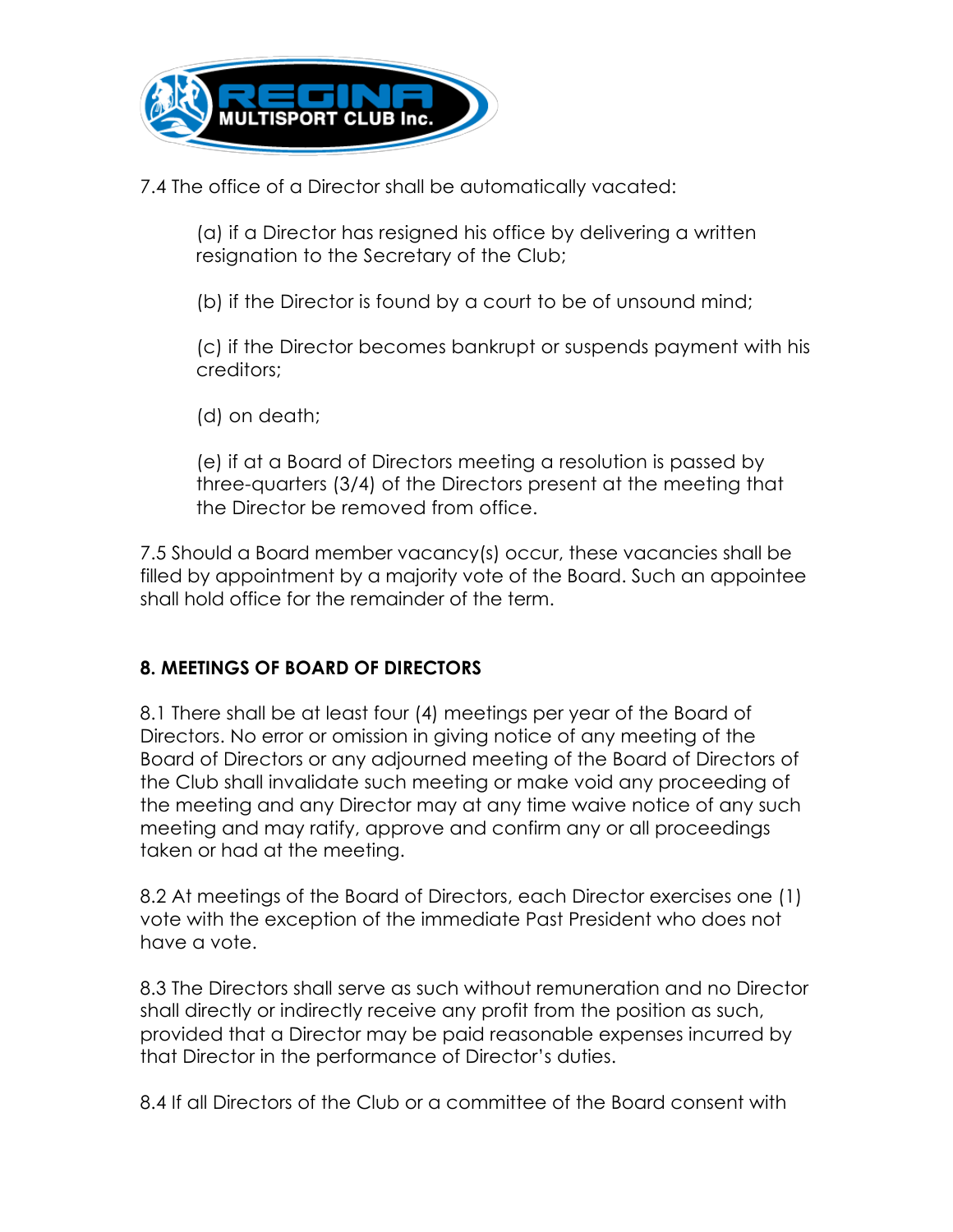

respect of a particular meeting, a Director may participate in a meeting of the Board or of a committee of the Board by means of a conference telephone or other communications facilities that permits all persons participating in the meeting to hear each other, and a Director participating in such a meeting by such means is present at the meeting.

#### *Resolutions in writing:*

8.5 A resolution in writing, signed by all the Directors entitled to vote on that resolution at a meeting of Directors or committee of Directors, is as valid as if it had been passed at a meeting of Directors or committee of Directors.

#### *Attendance at Board meetings by non-Directors*

8.6 A Member may attend a Board meeting upon reasonable notice to the Board by the Member. The individual must identify the issue upon which a submission is to be made. The individual shall be entitled to attend the meeting to speak to the issue identified and to participate in reasonable discussion.

# **9. POWERS OF DIRECTORS**

9.1 The Directors of the Club may administer the affairs of the Club in all things and make or cause to be made for the Club, in its name, any kind of contract which the Club may lawfully enter into and, save as hereinafter provided, generally, may exercise all such other powers and do all such other acts and things as the Club is by its charter or otherwise authorized to exercise and do.

9.2 The duties of the Board of Directors are:

(a) to manage the affairs of the Club between meetings of the Club;

(b) to supervise and exercise guidance of the work of standing committees;

(c) to grant membership to individuals;

(d) to prepare the next general meeting.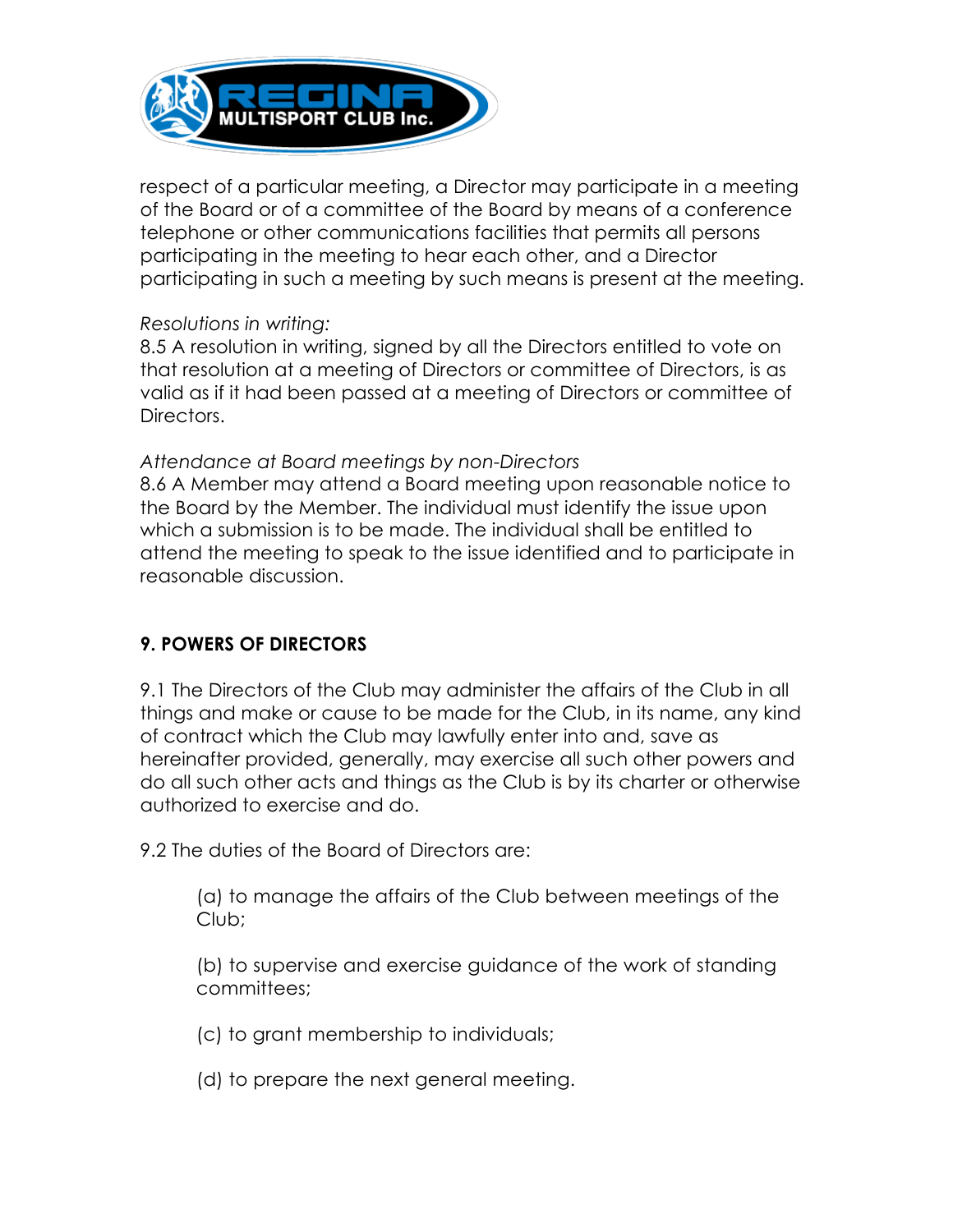

9.3 The Directors, upon written approval of any two Directors, at least one of whom must also be an officer, shall have power to authorize expenditures on behalf of the Club from time to time and may delegate by resolution to an officer or officers of the Club the right to employ and pay salaries to employees. The Directors, upon written approval of any two Directors, at least one of whom must also be an officer, shall have the power to enter into a trust arrangement with a trust company for the purpose of creating a trust fund in which the capital and interest may be made available for the benefit of promoting the interest of the Club in accordance with such terms as the Board of Directors may prescribe.

9.4 The Board of Directors shall take such steps as they may deem requisite to enable the Club to acquire, accept, solicit or receive legacies, gifts, grants, settlements, bequests, endowments and donations of any kind whatsoever for the purpose of furthering the objects of the Club.

9.5 The Board of Directors may appoint such agents and engage such employees as it shall deem necessary from time to time and such persons shall have such authority and shall perform such duties as shall be prescribed by the Board of Directors at the time of such appointment.

9.6 The Board may assign responsibility for any one (1) or more of the following areas to the officers and Directors or such other duties as the Board sees fit: program development, marketing and promotion, Club teams, youth, special interest, communications, championship and selection events.

# **10. DUTIES OF OFFICERS**

10.1 **The PRESIDENT:** Shall preside at all meetings of the Club and the Board of Directors. In the President's absence, the Vice-President shall preside.

The President shall represent the Club at all appropriate occasions and events and shall be an ex-officio member of all committees.

10.2 **The VICE-PRESIDENT:** Shall assume the duties of the President when the President is incapacitated or when asked to do so by the President and such other duties as the Board of Directors may assign from time to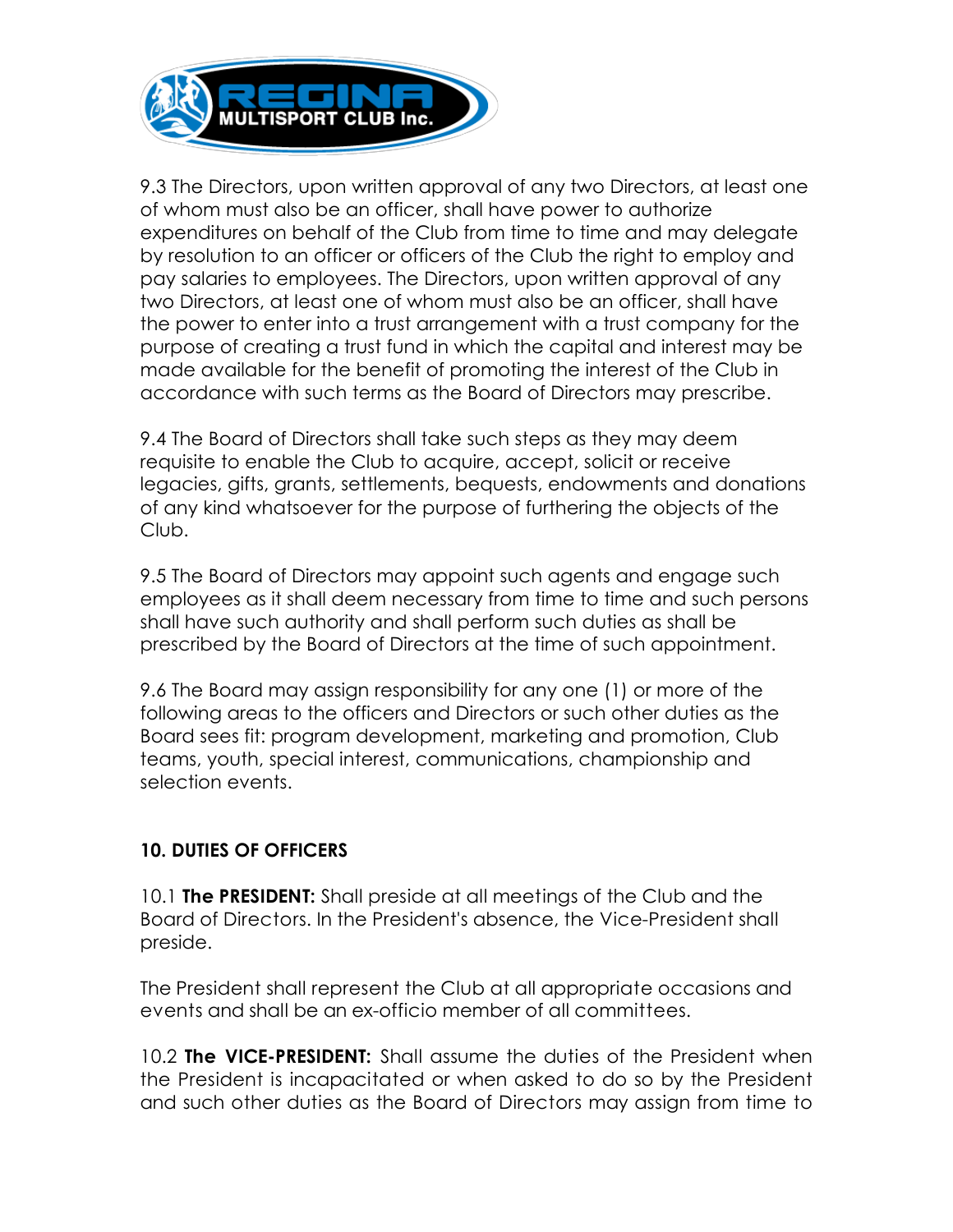

time.

10.3 **The SECRETARY:** Shall attend all meetings of the Club and the Board of Directors and keep minutes of same. The secretary-general shall preserve and have custody of the minutes. The secretary-general shall keep a complete record of the membership and addresses, and shall be custodian of all documents of value and other properties.

10.4 **The TREASURER:** The treasurer shall account for the funds of the Club, and keep proper records of said funds, receipts, books and disbursements necessary, as laid out by the Board of Directors and the provisions of the Act. The treasurer will present an accounting statement whenever required by the Board and will prepare the annual financial statements of the Club and assist the auditor with the preparation of the auditor's report. Upon approval at the annual general meeting, the treasurer shall submit the annual financial statements and the auditor's report to the secretary for the inclusion in the record of the Club.

# **11. GENERAL MEETINGS**

11.1 The annual or any other general meeting of the Members shall be held in City of Regina on such day as the Directors shall appoint. The Members may consider and transact any business either special or general at any meeting of the Members.

- 11.2 The annual general meeting will:
	- (a) hear and receive reports from the Directors;
	- (b) receive the financial statements and the auditor's report;
	- (c) appoint/waive an auditor for the following year;
	- (d) announce the newly elected Board members;
	- (e) transact other business properly brought before the meeting;

11.3 Members may attend general meetings of the Club as observers, and if the meeting agrees, may speak at the meeting.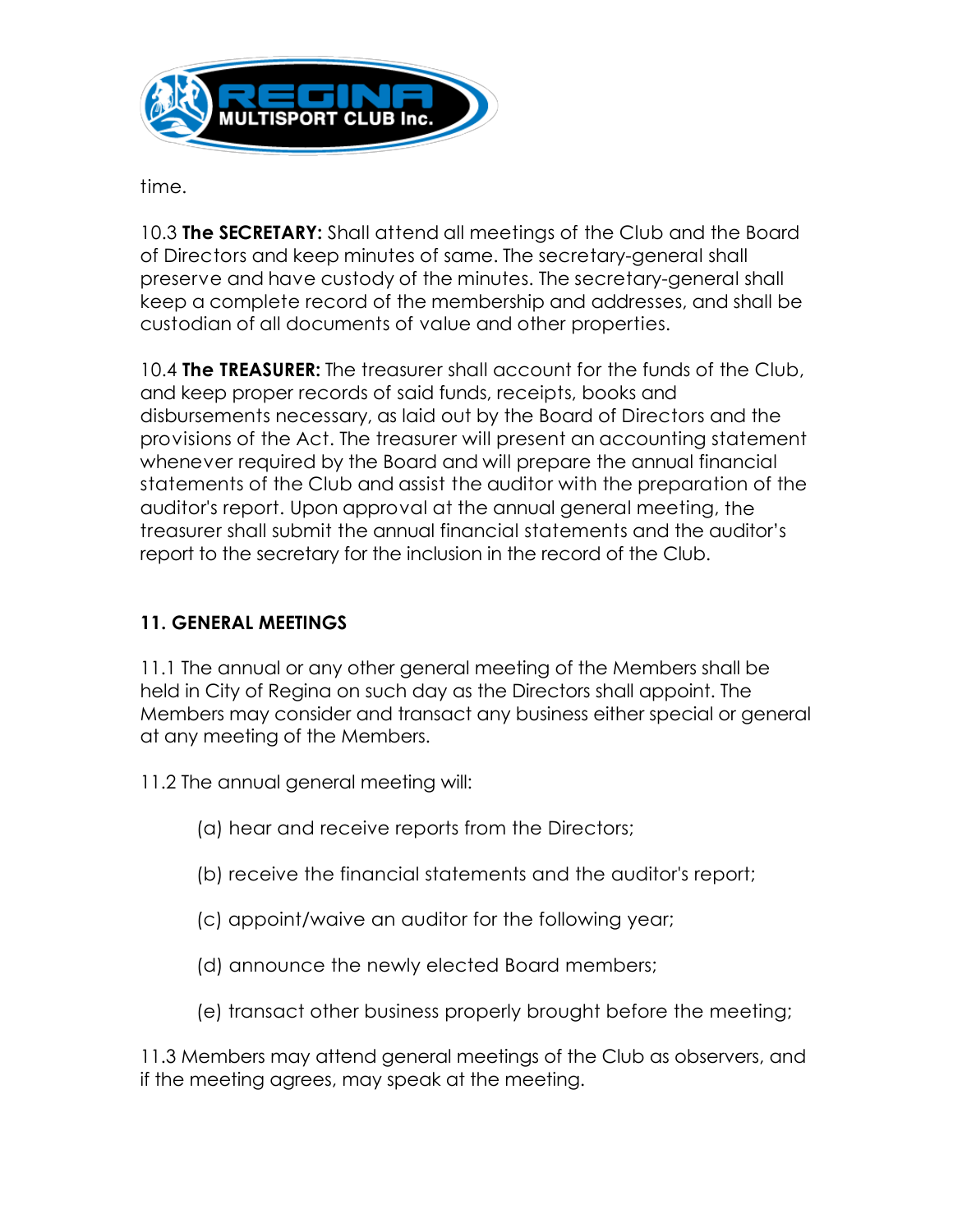

11.4 The Board of Directors shall have power to call, at any time, a general meeting of the Members of the Club for the transaction of any business, the nature of which is specified in the notice calling the meeting.

11.5 The Board of Directors shall call a special general meeting of Members on written requisition of four (4) Members.

# **12. NOTICE OF GENERAL MEETINGS**

12.1 Twenty-eight (28) days written notice of the time, place and date of the meeting shall be given to each Member of any annual or special general meeting of the Members, to their last known email address. Notice of any meeting where special business will be transacted shall contain sufficient information to permit the Member to form a reasoned judgment on the decision to be taken. No error or omission in giving notice of any annual or general meeting or any adjourned meeting, whether annual or general, of the Members of the Club shall invalidate such meeting or make void any proceedings taken thereat and any Member may at any time waive notice of any such meeting and may ratify, approve and confirm any or all proceedings taken or had thereat. For purpose of sending notice to any Member, Director, or officer for any meeting or otherwise, the email address of the Member, Director, or officer shall be the last address recorded on the books of the Club.

12.2 A resolution in writing, signed by all the Members entitled to vote on that resolution at a general meeting of members is as valid as if it had been passed at a meeting of Members.

#### **13. QUORUM**

13.1.Ten (10) percent of Club membership shall constitute a quorum at a general meeting.

# **14. VOTING OF MEMBERS**

14.1 All club members in good standing, who are age 18 and older on the day of the annual general meeting, are entitled to one vote.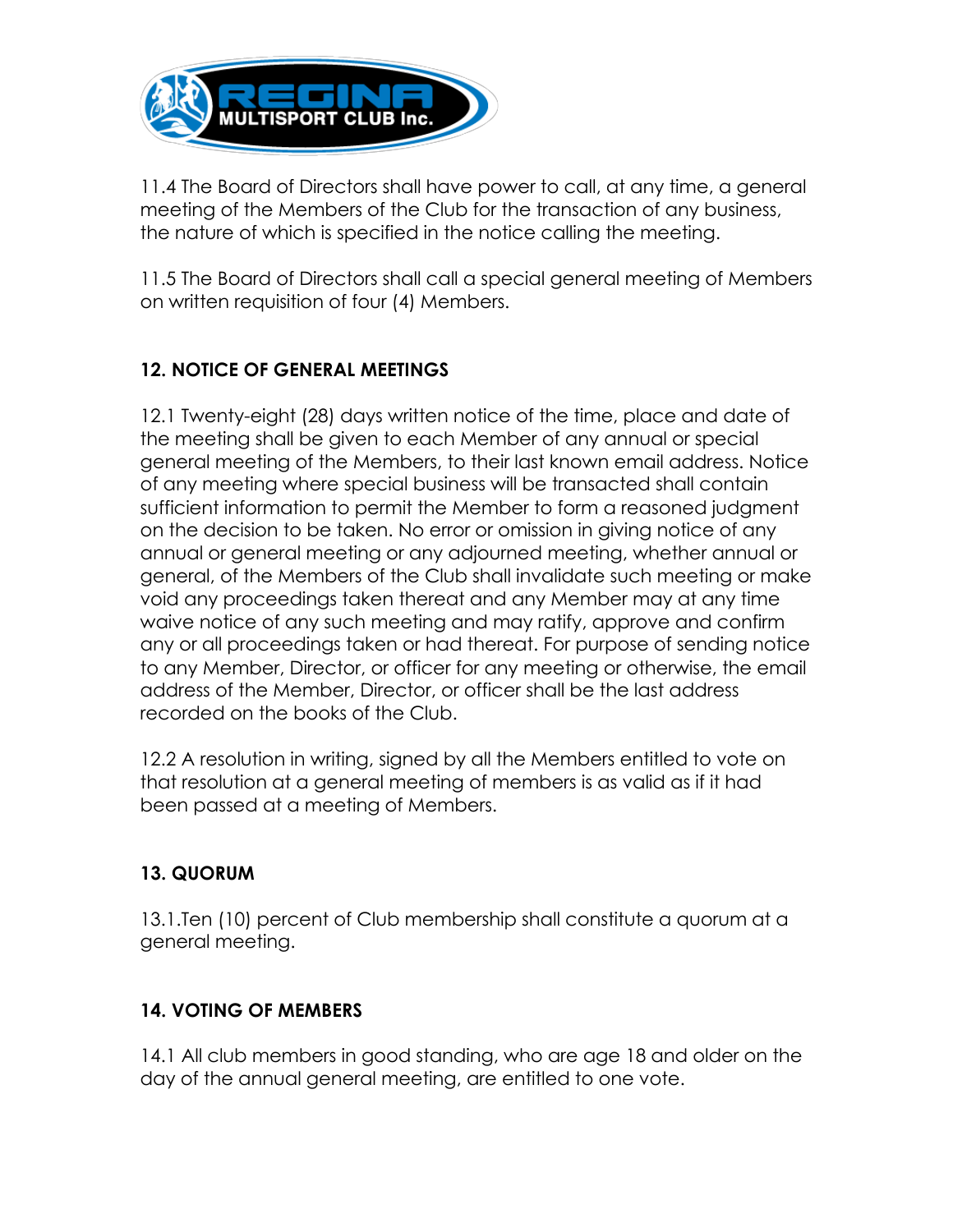

14.2 All questions properly proposed for consideration at a meeting of the Members shall be determined by a majority vote, except bylaw changes which require two-thirds (2/3) of the vote recorded or unless otherwise required by the Act.

# **15. FINANCES**

15.1 The financial year of the Club shall terminate on the Thirty-first (31) day of August each year, or at such date as the Board of Directors determines by resolution.

15.2 The membership fee consisting of the annual affiliation fee and per capita fee is due on First (1) day of September each year. The annual membership fee will be determined by the Board of Directors.

# **16. COMMITTEES**

16.1 The Board of Directors may create any committee to assist the Directors in carrying on the affairs of the Club.

16.2 A majority of committee members present constitutes a quorum. The committee shall strive for consensus but may act by majority decision.

16.3 Committee members will hold their offices at the will of the Board of Directors. The Directors shall determine the duties of such committees and may fix any reimbursement of expenses or remuneration to be paid.

16.4 Committees may use sub-committees to address matters within their areas of responsibility.

# **17. EXECUTIVE COMMITTEE**

17.1 There shall be an Executive Committee composed of the four (4) elected officers.

17.2 The Executive Committee shall be responsible for the day-to-day management of the affairs of the Club in accordance with the policies and actions approved by the Board of Directors or by the Members at a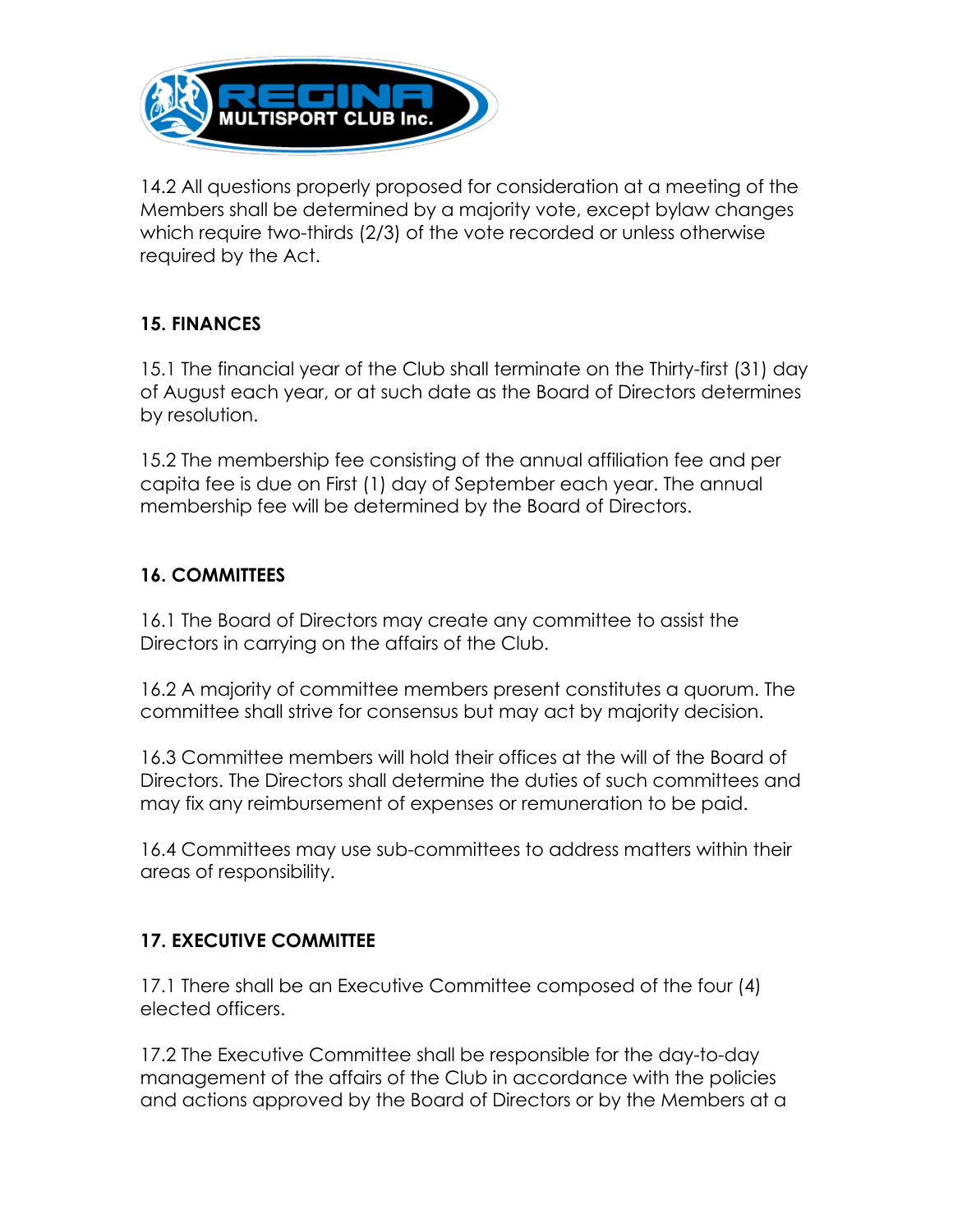

General Meeting. The Executive Committee shall take the initiative in preparing policies and actions for consideration and possible action by the Board of Directors and/or the Members. This committee is also responsible for the implementation of all resolutions passed at general meetings of the Members.

17.3 Meetings of the Executive Committee are called by the President, who is also responsible for the preparation of the agenda. The Executive Committee shall also meet at the request of at least two (2) of its members. At least seven (7) days notice shall be given of the date, time, and place for meetings of the Executive Committee. In emergencies, special meetings may be called at three (3) days notice. Meetings may be held by telephone conference call or videoconference at the discretion of the committee.

17.4 The Executive Committee may establish subcommittees from time to time in order to conduct its business more effectively.

17.5 A quorum for all meetings of the Executive Committee shall be a majority of its eligible voting members.

17.6 The Executive Committee may act by resolution in writing signed by all of the members of the Executive Committee.

17.7 The Executive Committee may assign, approve, revise, audit or remove the budget of any committee.

# **18. EXECUTION OF DOCUMENTS**

18.1 Contracts, documents or any instruments in writing requiring the signature of the Club, shall be signed by any two (2) Directors, at least one (1) of whom must also be an officer, and all contracts, documents and instruments in writing so signed shall be binding upon the Club without any further authorization or formality. The Executive Committee shall have power from time to time by resolution to appoint a Director or Directors, or delegate a person or persons on behalf of the Club to sign specific contracts, documents and instruments in writing.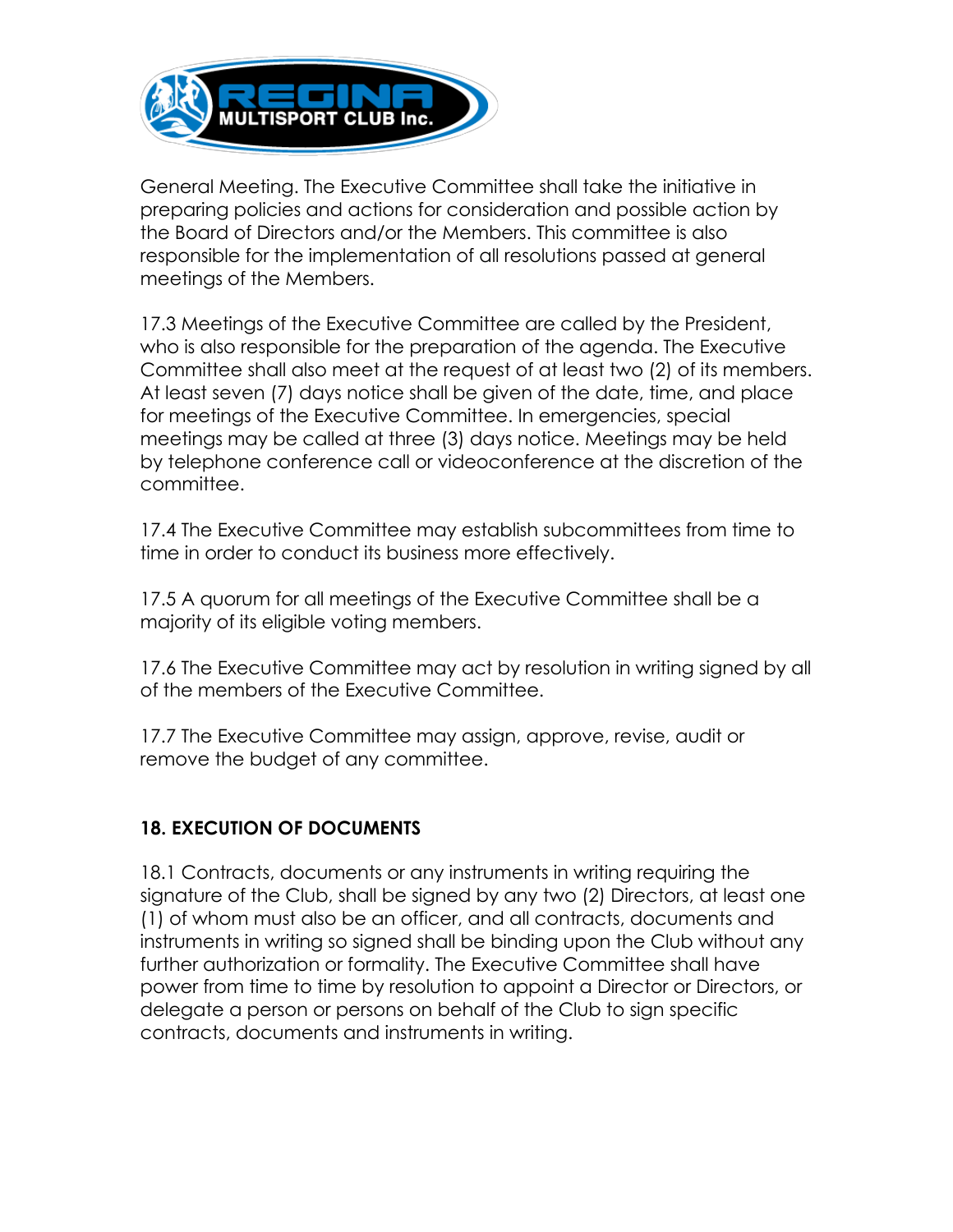

### **19. BANKING**

19.1 The Board of Directors or Executive Committee shall designate, by resolution, a minimum of two (2) individuals as authorized to transact the banking business of the Club, or any part thereof, that the Board of Directors has designated as the Club's business, including: the power to make, sign, draw, accept, endorse, lodge, or deposit or transfer, cheques, drafts, money orders for the payment of money.

# **20. AMENDMENT OF BYLAWS**

20.1 The bylaws of the Club that are not embodied in the Letters Patent may be amended, enacted or repealed by motion duly passed by a majority of the Directors at a meeting of the Board of Directors and sanctioned by an affirmative vote of at least two-thirds (2/3) of the Members at a meeting duly called for the purpose of considering the said bylaw, provided that where the repeal or amendment of such bylaws requires the approval of the Minister pursuant to the Act, the bylaws shall not be enforced or acted upon until the approval has been obtained.

# **21. AUDITOR**

21.1 The Members shall, at each annual general meeting, appoint an auditor to audit the accounts of the Club for report to the Members at the next annual general meeting except if such appointment is waived by a majority vote of the Members. The auditor shall hold office until the next annual general meeting provided that the Directors may fill any causal vacancy in the office of the auditor. The remuneration of the auditor shall be fixed by the Board of Directors.

# **22. BOOKS AND RECORDS**

22.1 The Directors shall see that all necessary books and records of the Club required by the bylaws of the Club or by any applicable statute or law are regularly and properly kept.